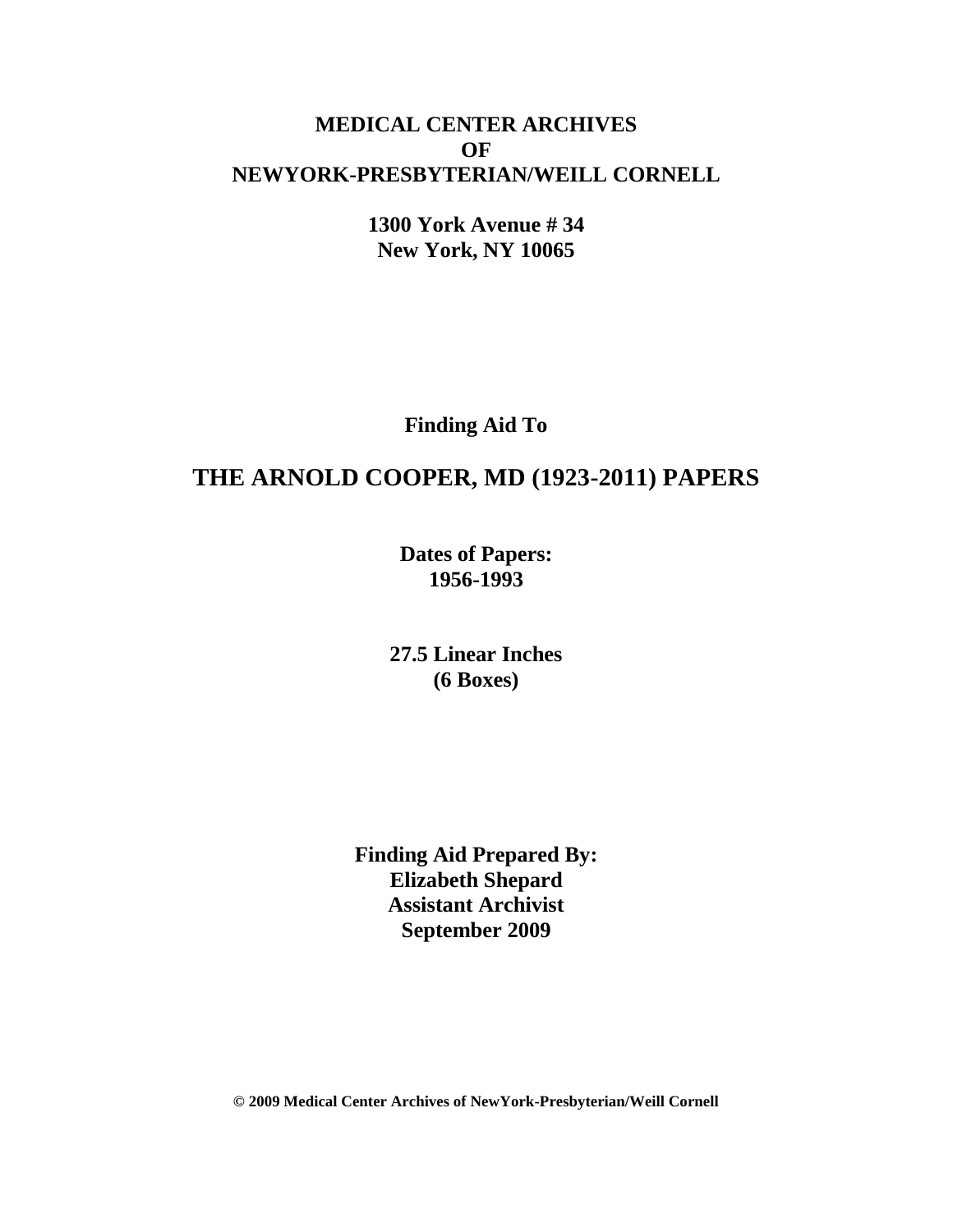## **PROVENANCE:**

The papers were donated by the Payne Whitney Psychiatric Clinic on 10/13/1993.

# **ADMINISTRATIVE/BIOGRAPHICAL NOTE:**

Arnold Cooper was born on March 9, 1923. He earned an A. B. degree from Columbia University in 1943 and a M. D. degree from University of Utah, School of Medicine in 1947. He later received a certificate in psychoanalytic medicine from Columbia University in 1956.

After medical college, he received further training at Harvard University (Research Fellow), 1947-1948, Thorndike Memorial Laboratory, Boston City Hospital (Assistant in Medicine), 1947-1948, Presbyterian Hospital (Internship), 1948-1950, Bellevue Hospital (Psychiatric Residency), 1950-1953, and Psychoanalytic Clinic for Training and Research, Columbia University College of Physicians and Surgeons (Psychoanalytic training), 1952-1956. He held clinical appointments at Bellevue Hospital (1953-1959), Presbyterian Hospital (1959-1974) where he rose to attending psychiatrist. At this medical center and Westchester Division, he was attending psychiatrist from 1974-1993. He was also staff psychoanalyst at Columbia University Psychoanalytic Center for Training and Research and had a private practice.

His academic appointments included Columbia University College of Physicians and Surgeons (1956-1974), where he rose to clinical professor of psychiatry, Columbia University Psychoanalytic Center for Training and Research (1961-?) where he was the supervisor and training psychoanalyst, and Cornell University Medical College (1974-1993) where he was a professor of psychiatry and associate chairman for education and director of training. In 1992, he was appointed the first Stephen P. Tobin and Dr. Arnold M. Cooper Professor in Consultation Liaison Psychiatry. He also taught at Barnard College, Columbia College, and Columbia University.

He was a gifted teacher as can be seen in his numerous lecture awards including Payne Whitney Resident Award for Teacher of the Year, 1983, Distinguished Lecturer, Virginia Psychoanalytic Society, 1983, Sandor Rado Lecturer, Columbia Psychoanalytic Center for Training and Research, 1985, Distinguished Psychiatrist Lecturer, American Psychoanalytic Association, 1986.

His research interests varied but included studies on narcissism, masochism, ego, psychoanalysis concepts and techniques, psychoanalytic training, and the relationship between psychoanalysis to psychiatry and applied analysis.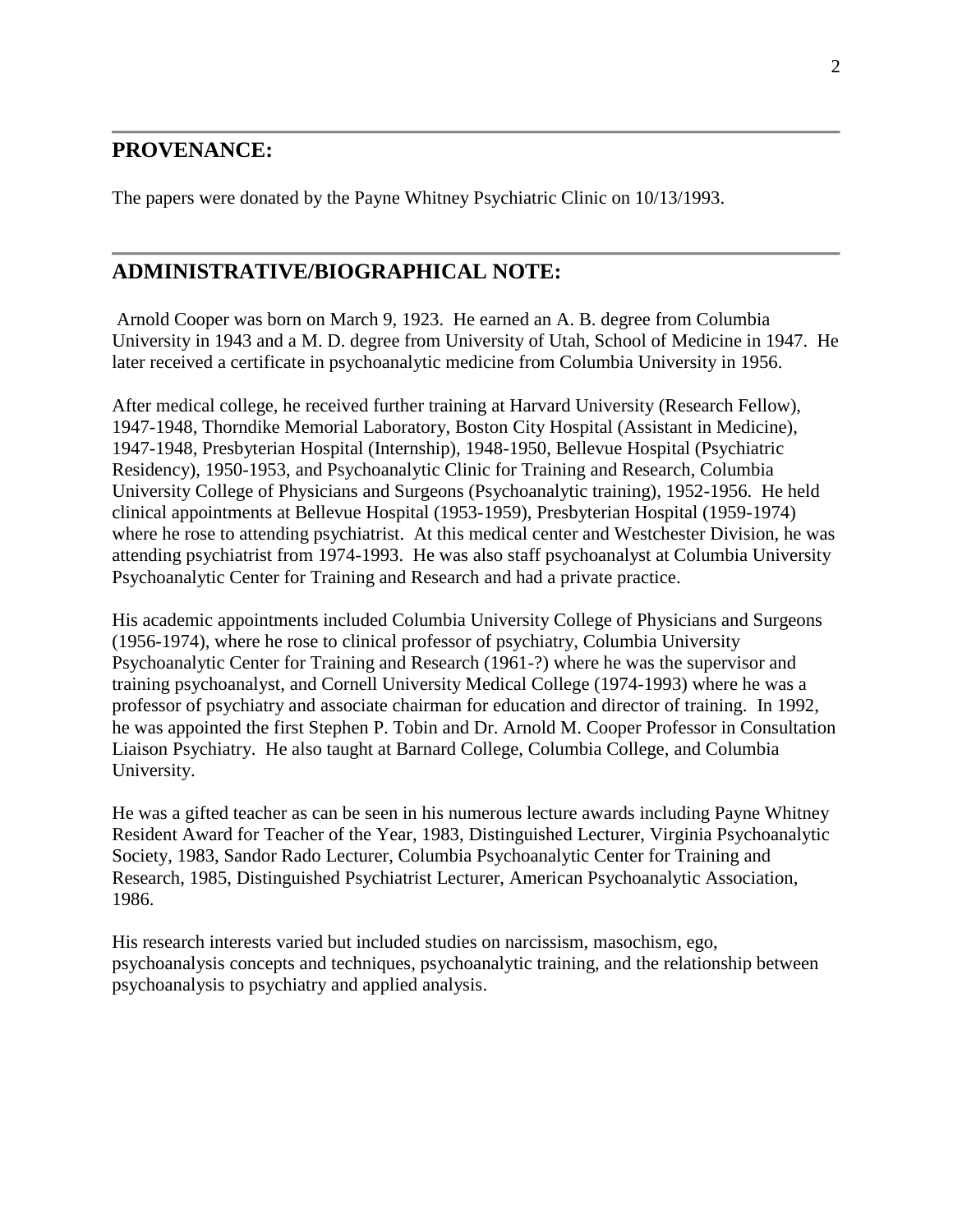# **SCOPE AND CONTENT NOTE:**

These papers only offer a brief glimpse of Dr. Arnold Cooper's career. The collections have been divided into five series: correspondence (1972-1993), course materials (1964-1991), professional activities (1972-1993), speeches and reprints (1959-1988), and miscellaneous (1956-1975).

### **Series I: Correspondence, 1972-1993 (Box 1)**

This series, arranged chronologically, contains miscellaneous correspondence with colleagues.

### **Series II: Course Materials, 1964-1991 (Boxes 1-2)**

This series is sub divided into General Courses, Columbia University, and Cornell University Medical College. The course materials include lecture notes, reading lists, lecture schedules, and student lists for courses that Dr. Cooper taught at these two universities.

#### **Series III: Professional Activities, 1972-1993 (Boxes 3-5)**

This series, arranged alphabetically by organization, indicates Dr. Cooper's involvement in various committees, organizations, and editorial boards.

#### **Series IV: Speeches and Reprints, 1959-1988 (Box 5)**

This series, arranged chronologically, only has a small number of Dr. Cooper's speeches and reprints.

### **Series V: Miscellaneous, 1956-1975 (Boxes 5-6)**

This series contains miscellaneous files.

A small collection of patient files from the Columbia University, Psychoanalytic Clinic for Training and Research were discarded.

## **ACCESS RESTRICTIONS:**

The patient file is restricted under the federal law, HIPAA.

# **ACCESS POINTS:**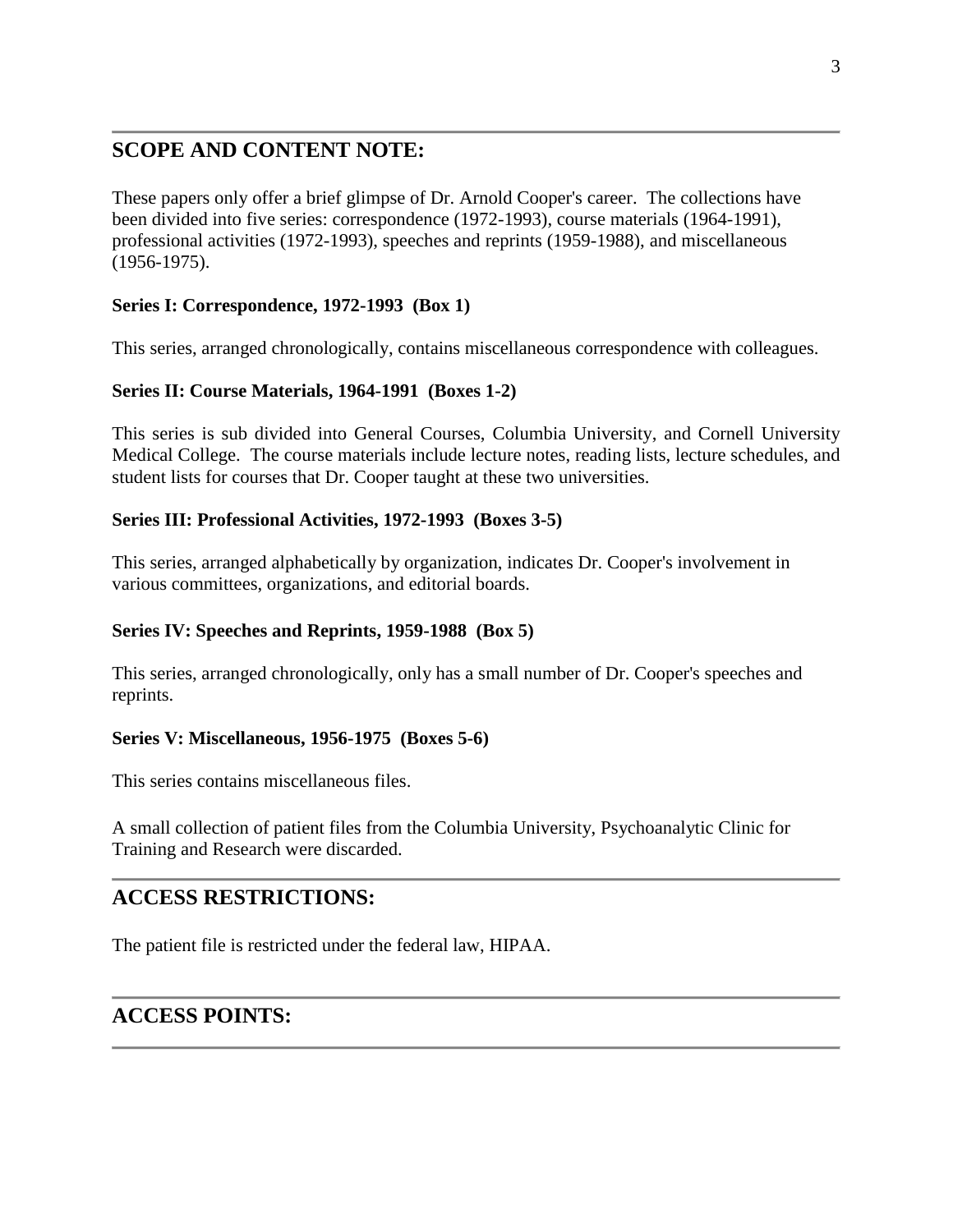## **RELATED MATERIAL:**

Some files were pulled to create the Payne Whitney Psychiatric Clinic Day Hospital Records.

## **BOX AND FOLDER LIST:**

#### **Box 1: Series I, Correspondence, 1972-1993**

| <b>Folder:</b> | Description: |
|----------------|--------------|
|                |              |

|   | Columbia Psychoanalytic Clinic, 1972-1975 |
|---|-------------------------------------------|
|   | Correspondence, 1972, 1974-1975, 1977     |
| 3 | George Pollack, 1975-1976                 |
|   | Correspondence, 1988                      |
| 5 | Correspondence, 1989                      |
| 6 | John Markowitz, 1989                      |
|   | Correspondence, 1990-1991                 |
| 8 | Paul Summergrad, 1990                     |
|   | Correspondence, 1992-1993                 |
|   |                                           |

#### **Box 1: Series II, Course Materials, 1964-1991**

- **Folder: Description:**
- 10 General Course Materials: Lecture II, 2<sup>nd</sup> Year, notes, 1975
- 11 General Course Materials: First Year Medical Students, notes, 1977
- 12 General Course Materials: Biochemistry of the Brain, notes, undated
- 13 General Course Materials: Genetics and Child Psychiatry, notes, undated
- 14 General Course Materials: Homosexuality Seminar, notes, undated
- 15 General Course Materials: Neuropathology, notes, undated
- 16 General Course Materials: Neurophysiology, Psychosomatic, Karoine Methodology, notes, undated
- 17 General Course Materials: Rado, notes, undated
- 18 Columbia University Courses: Barnard College, "History of Psychoanalytic Thought," reading lists, notes, correspondence, student papers, 1974-1976

### **Box 2: Series II, Course Materials, 1964-1991**

#### **Folder: Description:**

1 Columbia University Courses: Columbia College, "History of Psychoanalytic Theory," correspondence, syllabus, 1970-1971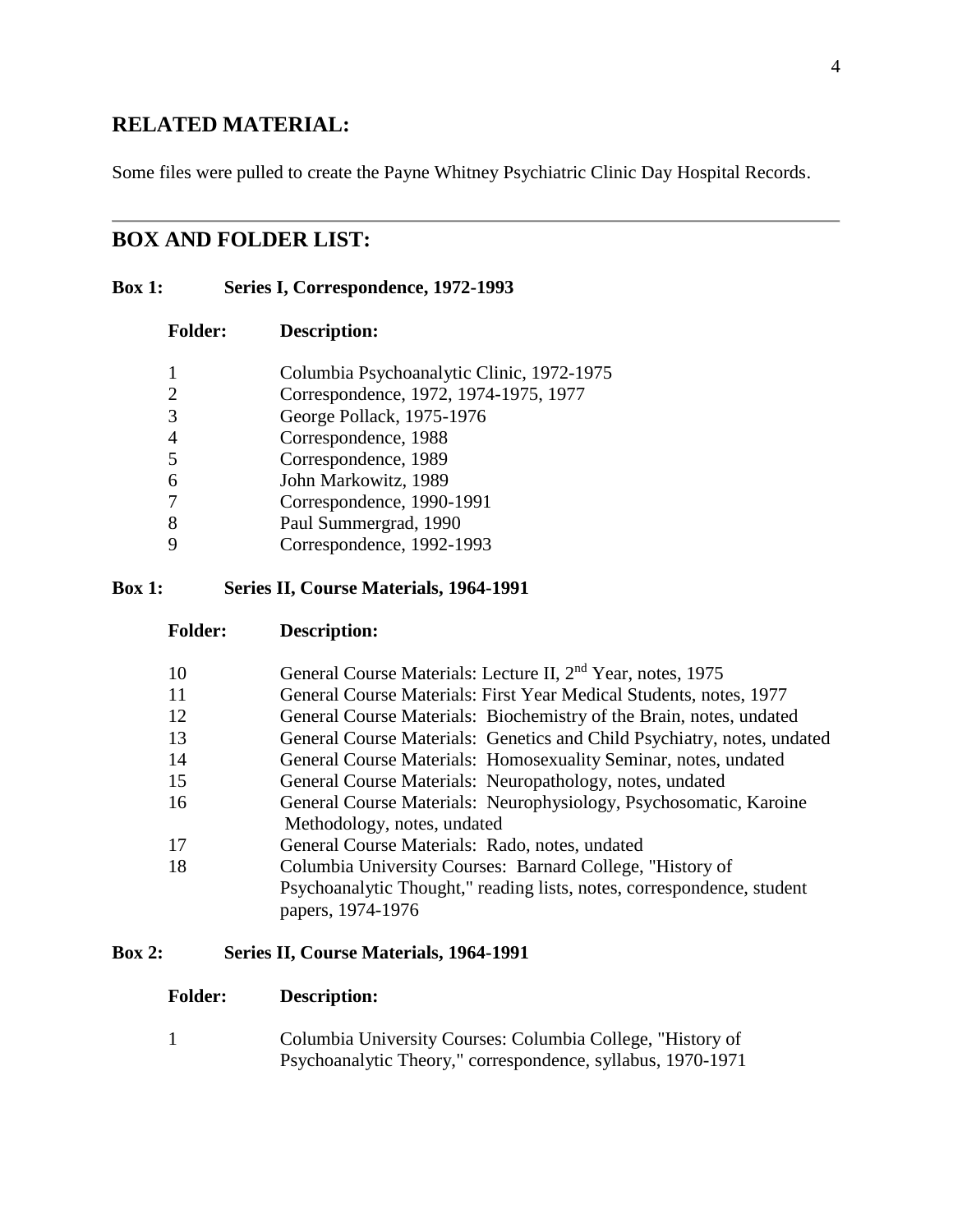| $\mathbf{2}$ | Columbia University Courses: Psychoanalytic Clinic for Training and<br>Research, "Developmental Trends in Psychoanalytic Theory," |
|--------------|-----------------------------------------------------------------------------------------------------------------------------------|
|              | correspondence, notes, reading lists, 1970-1971                                                                                   |
| 3            | Columbia University Courses: Psychoanalytic Clinic for Training and                                                               |
|              | Research, Program in Applied Psychoanalysis, correspondence, notes,                                                               |
|              | outlines, proposals, 1973-1976                                                                                                    |
| 4            | Columbia University Courses: Psychoanalytic Clinic for Training and                                                               |
|              | Research, "Psychoanalytic Process," correspondence, schedules, 1976                                                               |
| 5            | Columbia University Courses: Psychoanalytic Clinic for Training and                                                               |
|              | Research, Freud, notes, undated                                                                                                   |
| 6            | Cornell University Medical College Courses: First Year Teaching,                                                                  |
|              | schedules, outlines, correspondence, papers, 1964-1969                                                                            |
| 7            | Cornell University Medical College Courses: First Year, Psychiatry                                                                |
|              | Exams, 1970, 1975                                                                                                                 |
| 8            | Cornell University Medical College Courses: First Year Lectures,                                                                  |
|              | outlines, lists of students, 1974-1975                                                                                            |
| 9            | Cornell University Medical College Courses: First Year Medical Student                                                            |
|              | Lectures, schedules, outlines, lists of students, 1975-1976                                                                       |
| 10           | Cornell University Medical College Courses: Human Sexuality Course,                                                               |
|              | correspondence, outline, 1976                                                                                                     |
| 11           | Cornell University Medical College Courses: "Psychoanalysis and                                                                   |
|              | Creativity," correspondence, outline, evaluations, 1976                                                                           |
| 12           | Cornell University Medical College Courses: First Year Lectures,                                                                  |
|              | schedules, student lists, 1976-1977                                                                                               |
| 13           | Cornell University Medical College Courses: First and Second Year,                                                                |
|              | Electives, lists and course descriptions, 1976-1978                                                                               |
| 14           | Cornell University Medical College Courses: Medical Student Lectures,                                                             |
|              | notes, 1977                                                                                                                       |
| 15           | Cornell University Medical College Courses: First and Second Year,                                                                |
|              | course descriptions, 1978-1979                                                                                                    |
| 16           | Cornell University Medical College Courses: First Year Lecture on                                                                 |
|              | "Doctor and Patient Relationships," notes, 1983-1991                                                                              |
| 17           | Cornell University Medical College Courses: Lecture notes, "Defenses                                                              |
|              | and Coping Mechanisms," 1988                                                                                                      |
| 18           | Cornell University Medical College Courses: Second Year, outlines,                                                                |
|              | exams, reading lists, 1970-1976                                                                                                   |
|              |                                                                                                                                   |

# **Box 3: Series III, Professional Activities, 1972-1993**

| <b>Folder:</b>      | <b>Description:</b>                                                                                                 |
|---------------------|---------------------------------------------------------------------------------------------------------------------|
| $\overline{1}$<br>2 | Ad Hoc Committee on Arden House, Faculty, 1975<br>American College of Psychiatry, recommendations/nominations, 1986 |
| 3                   | -1988<br>American College of Psychoanalysis, nominations/recommendations,<br>1986-1988                              |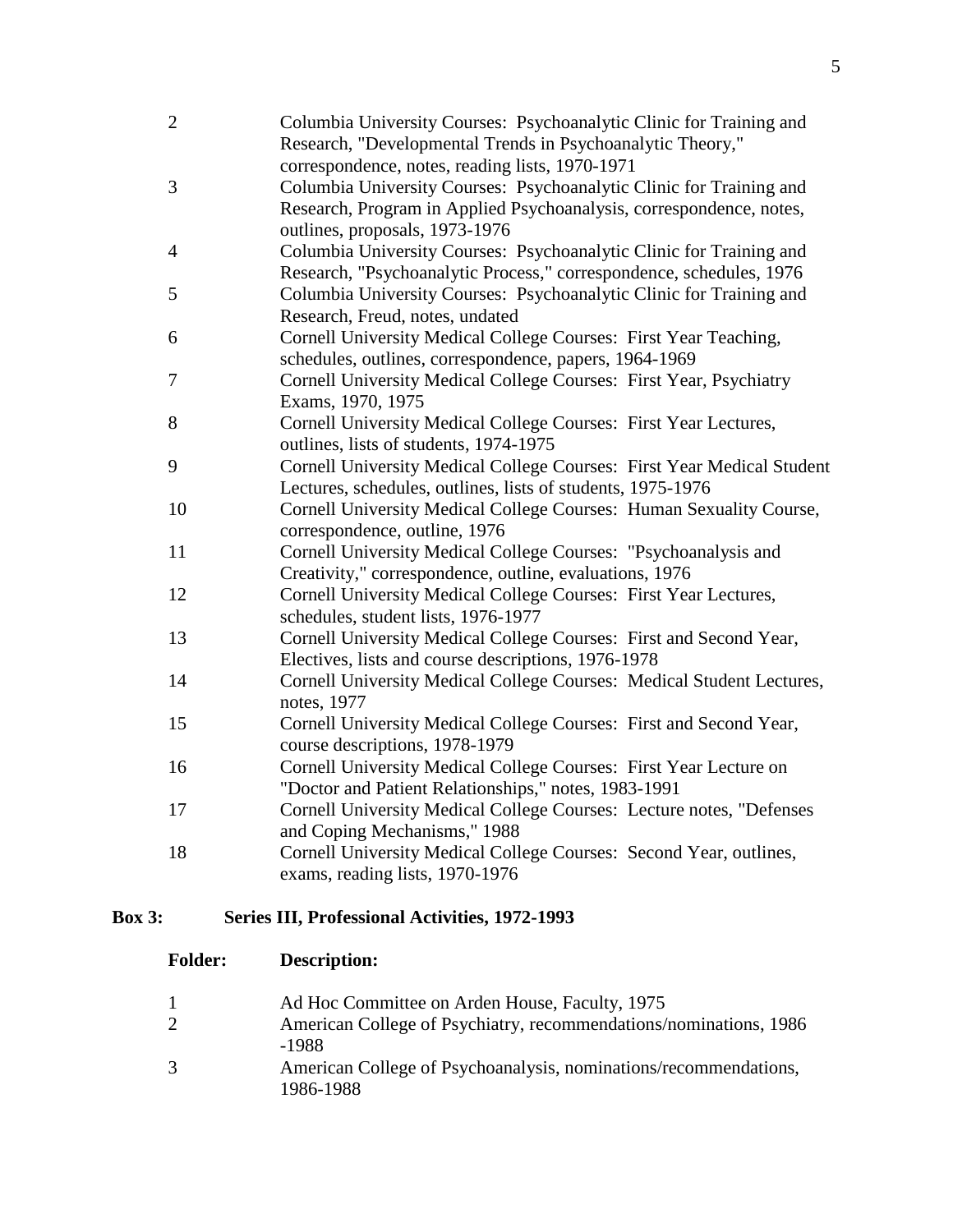- American Journal of Psychiatry, reviews and correspondence, 1988-1990
- American Journal of Psychiatry, reviews and correspondence, 1991
- American Journal of Psychiatry, reviews and correspondence, 1992-1993 American Journal of Psychiatry, reviews and correspondence, Washington
- Sexual Predator Law, 1993
- American Psychoanalytic Association, 1972, 1991
- Bethesda Conference on Psychoanalytic Research, 1989
- Bethesda Conference on Psychoanalytic Research, 1990
- Bethesda Conference on Psychoanalytic Research, 1991

## **Box 4: Series III, Professional Activities, 1972-1993**

**Folder: Description:**

| 1              | Columbia University College of Physicians and Surgeons, Curriculum   |
|----------------|----------------------------------------------------------------------|
|                | Committee, 1971-1974                                                 |
| $\overline{2}$ | Columbia University Psychoanalytic Clinic for Training and Research, |
|                | various committees, 1976-1977                                        |
| 3              | DSM IV, correspondence, 1988-1989                                    |
| 4              | DSM IV, correspondence, 1990-1991                                    |
| 5              | DSM IV, correspondence, 1992-1993                                    |
| 6              | IPA AMC correspondence, 1984-1986                                    |
| 7              | IPA, correspondence, 1989-1991                                       |
| 8              | IPA, Rome Ethics Committee, 1989                                     |
| 9              | IPA, Lawsuit, 1988-1990                                              |
| 10             | IPA Lawsuit, 1991                                                    |

## **Box 5: Series III, Professional Activities, 1972-1993**

**Folder: Description:**

| 1 | IPA Lawsuit, 1992                                                                   |
|---|-------------------------------------------------------------------------------------|
| 2 | IPA Training Conference, 1985                                                       |
| 3 | "Psychoanalysis and Contemporary Thought," correspondence and<br>reviews, 1988-1993 |
| 4 | Payne Whitney Psychiatric Clinic, Residency Review Committee for                    |
|   | Psychiatry, 1985                                                                    |
| 5 | Revue Internationale de Psychopathologic, editorial board, 1988                     |

## **Box 5: Series IV, Speeches and Reprints, 1959-1988**

Miscellaneous reprints and speech announcements, 1959-1989